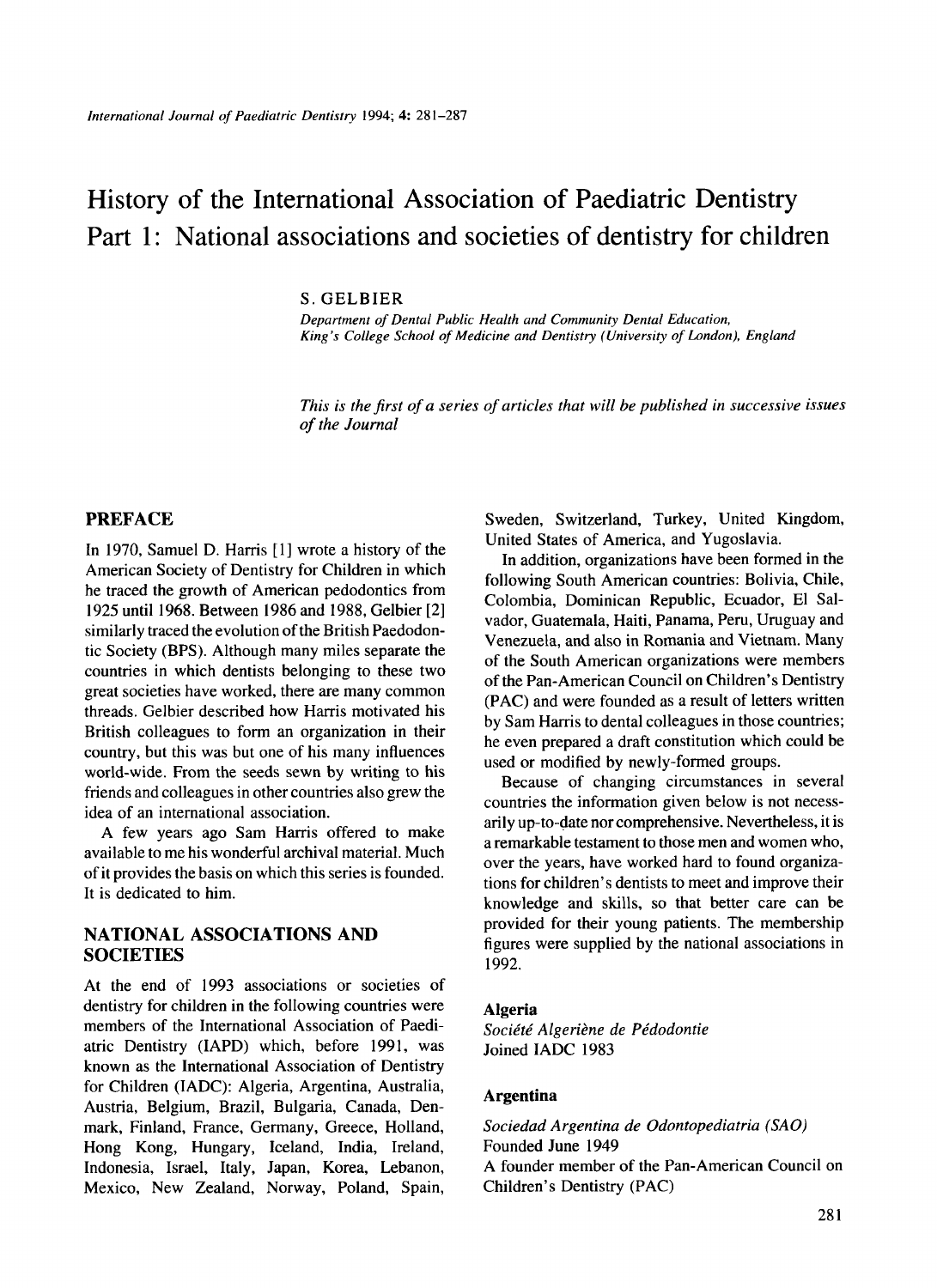The SAO was founded by Professor Luis A. Bengochea and was based in the University of Buenos Aires.

## *Asociacion Argentina de Odontologia para Nifios (MOW*

## Founded 1955

This second group was founded by 50 dentists who attended a national meeting of the Argentina Dental Association. By 1959, President Samuel Leyt reported that the AAON was incorporated as part of the Argentina Dental Association.

Both the Sociedad and Asociacion paid dues to the PAC and sent delegates. Although attempts were made to combine them, there were deep rifts for many years. Even in July 1979, 4 years after Argentina had joined the IADC, there was still a problem. The IADC wrote to the two groups to determine which would represent the country. Eventually, at the invitation of the AAON, delegates of 14 paedodontic groups incorporated as part of primary dental societies in the different provinces came together at the 1 lth national meeting of the AAON on 20 November 1980. A coordinating committee met in April 1981 in San Tiega del Estero and worked out a constitution for an Argentine Association of Dentistry for Children (AADC). Samuel Leyt was elected President.

After 4 years of effort by the AAON, 14 delegates signed an agreement in Mendosa on 25 May 1981 to work as a committee to schedule scientific activities at the national level and to promote new paedodontic services and preventive activities. Its by-laws were approved in December 1982. The first President was Mercedes Bayez (Mendosa), with Maria L. Palomo (Salta) Vice-president, Carlos del Cid, Secretary and Alejandro Colomer (Mendosa), Treasurer.

There are a number of regional groups of the ADC: the *Rosarian Association of Dentistry for Children,*  which covers the Rosario Province of Santa Fey, was inaugurated in October 1982; the *Society of Dentistry for Children in Catarnarca* (SDCC) held its first meeting in May 1984 under the Presidency of Edith Jalil de Bella; and on 12-15 October 1960, 150 teachers created an association of teachers *(Asociacion de Docentes de Odonto-pediatria de la Republica Argentina).* 

In 1982, the 4th meeting on Prevention and Education for Health took place in Buenos Aires. Delegates came from Chile, Uruguay, Argentina and Paraguay.

#### **Australia**

*Australian Society* of *Dentistry for Children*  Founded July 1973 Joined IADC 1975

In 1953 Robert Harris, Head of the Department of Preventive Dentistry at the United Dental Hospital in Sydney, responded to Sam Harris. He agreed to explore the possibility of an Australian society of dentistry for children and to support the idea of an international association. However, the Australian Society of Dentistry for Children was not founded until July 1973. Roger Hall was its first President. By 198 1 there were branches in each of the six Australian states.

In 1989 the society combined with its New Zealand equivalent to form the *Australian and New Zealand Society of Paediatric Dentistry,* which now has 241 members.

### **Austria**

*Jugenszahnklinik der Stadt Wien*  Founded 1921 Joined IADC 197 1

#### **Belgium**

**Cercle Belge de Pédodontie** Joined IADC 1969

#### **Bolivia**

A Bolivian society was represented in the PAC.

## **Brazil**

*Associacao Paulista de Odonto-Pediatria*  Joined IADC 1977

By 1956 there were local societies in Sao Paulo and Pernambuco, but no national organization. The Associacao was founded later.

#### **Bulgaria**

Bulgarian Pedodontic Society Founded 16 April 1986 Joined IADC 1986 51 members

The first national scientific meeting of paedodontists and kindergarden teachers came in 1989. In particular they discussed a scheme implemented jointly by the Ministries of Public Health and Social Welfare, Public Education and the Faculty of Stomatology in Sofia. For 20 years, nursery and kindergarten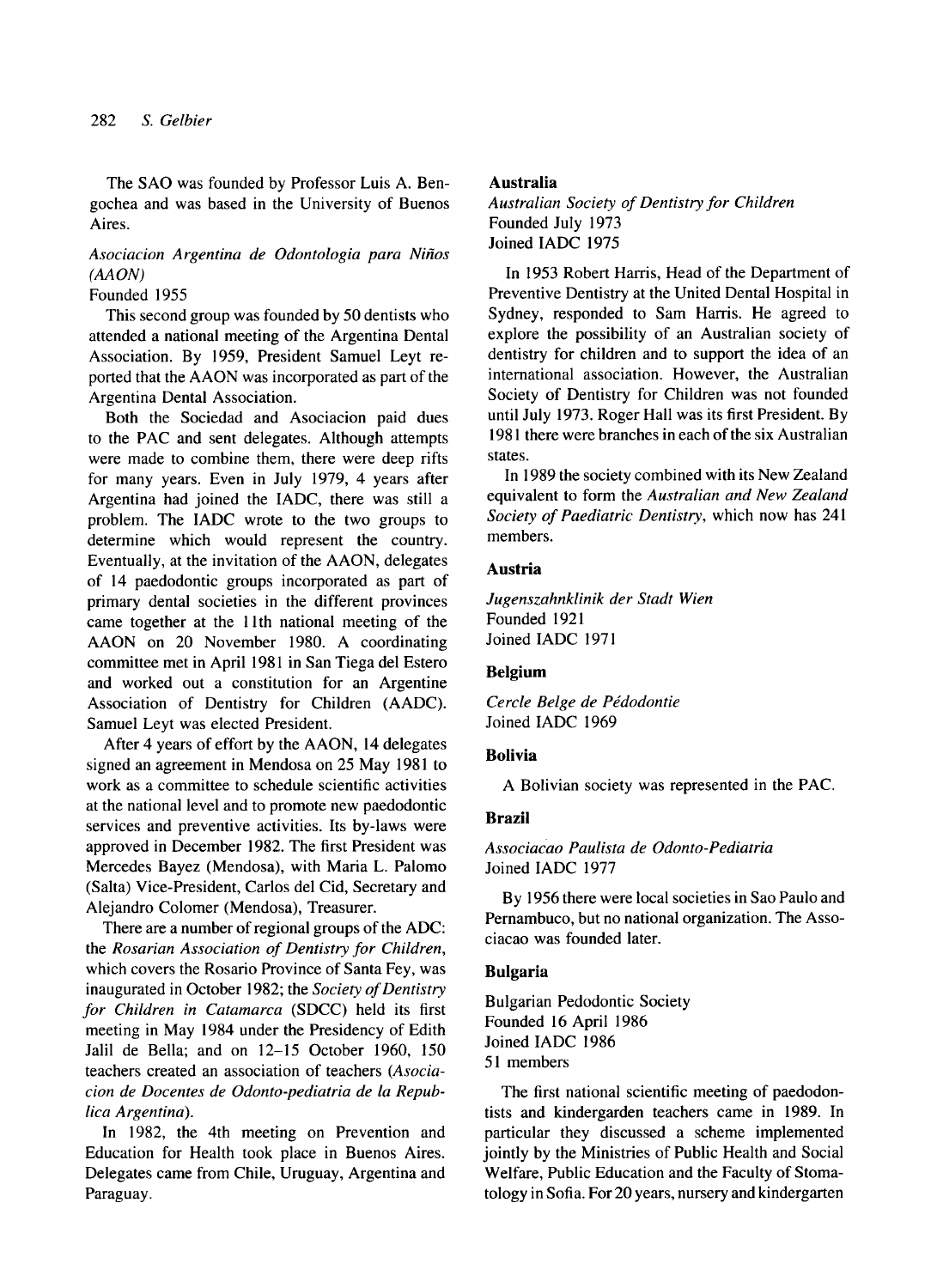children have been given fluoride tablets or naturallyfluoridated mineral water each day. A special preventive programme was added *5* years ago consisting of fluorides, oral hygiene instruction and dietary advice. The changing political state of the country presents new conditions for oral health care, with the building of a system of social insurance and the privatization of dentistry.

## **Canada**

*Canadian Society of Dentistry for Children*  Founded 1963

An earlier group was a founder member of the PAC.

*Canadian Academy* of *Dentistry for Children*  Founded 1966 Joined IADC 1973

## **Chile**

*Sociedad Chilena Odontopediatria*  Founded September 1952

draft constitution. The society was formed in response to Harris's

## **Colombia**

*Sociedad Colombiana de Odontopediatria*  Founded 1949 (as *Sociedad Colombiana de Odonrologia Infanril)*  Member of PAC

The change of the name of the society took place in 1956. The society became one of the strongest units in the PAC and arranged its 3rd Council meeting and the first PAC Congress in Bogota in 1960.

## **Costa Rica**

*Asociacion de Odontologia Infantil de Costa Rica*  Founded 1977 Joined IADC 1980, but withdrew in 1991

## **Cuba**

*Sociedad Cubana de Odontologia Infantil*  Founded 1946 Founder member of PAC

The society was the first of its kind in Latin America. It considered membership of the IADC in 1979 but did not join.

#### **Czechoslovakia**

The Czechoslovak Pedodontic Society considered membership of the IADC in 1983 but, like Cuba, did not join.

## **Denmark**

Danish Section of the Nordic Pedodontic Society Founded 1952

## Founder member IADC

A Danish society of dentistry for children was inaugurated as early as 1917. All members of the Dentists' New Association, an organization of dentists engaged in the municipal dental services, have collective membership of the Danish Section of the Nordic Pedodontic Society, which boosts its membership to 1,000.

## **Dominican Republic**

Dominican Society of Dentistry for Children Founded 15 May 1951 An early member of PAC

Dr F. Garcia Godoy was its first President.

## **Ecuador**

Ecuadorian Society of Pediatric Stomatology Founded 1958

IADC in 1983 but did not join. The society enquired about membership of the

## **El Salvador**

Sociedad Salvadoreña de Odontologia Infantil Founded February 1956

The society was an early member of the PAC.

## **Finland**

*Suomen Hammaslaakariseuran Pedodontian Jaosto*  Founded November 1980 Joined IADC 1975

Pedodontic Society. The society is also the Finnish section of the Nordic

## **France**

*Socie'te' FranGaise de Pedodontie*  Founded November 1966 Founder member of IADC

In 1902, Professor Lebrun created the first French department of operative dentistry for children. Professor André Boucher later became its Head and Michel Schouker was a member of the department.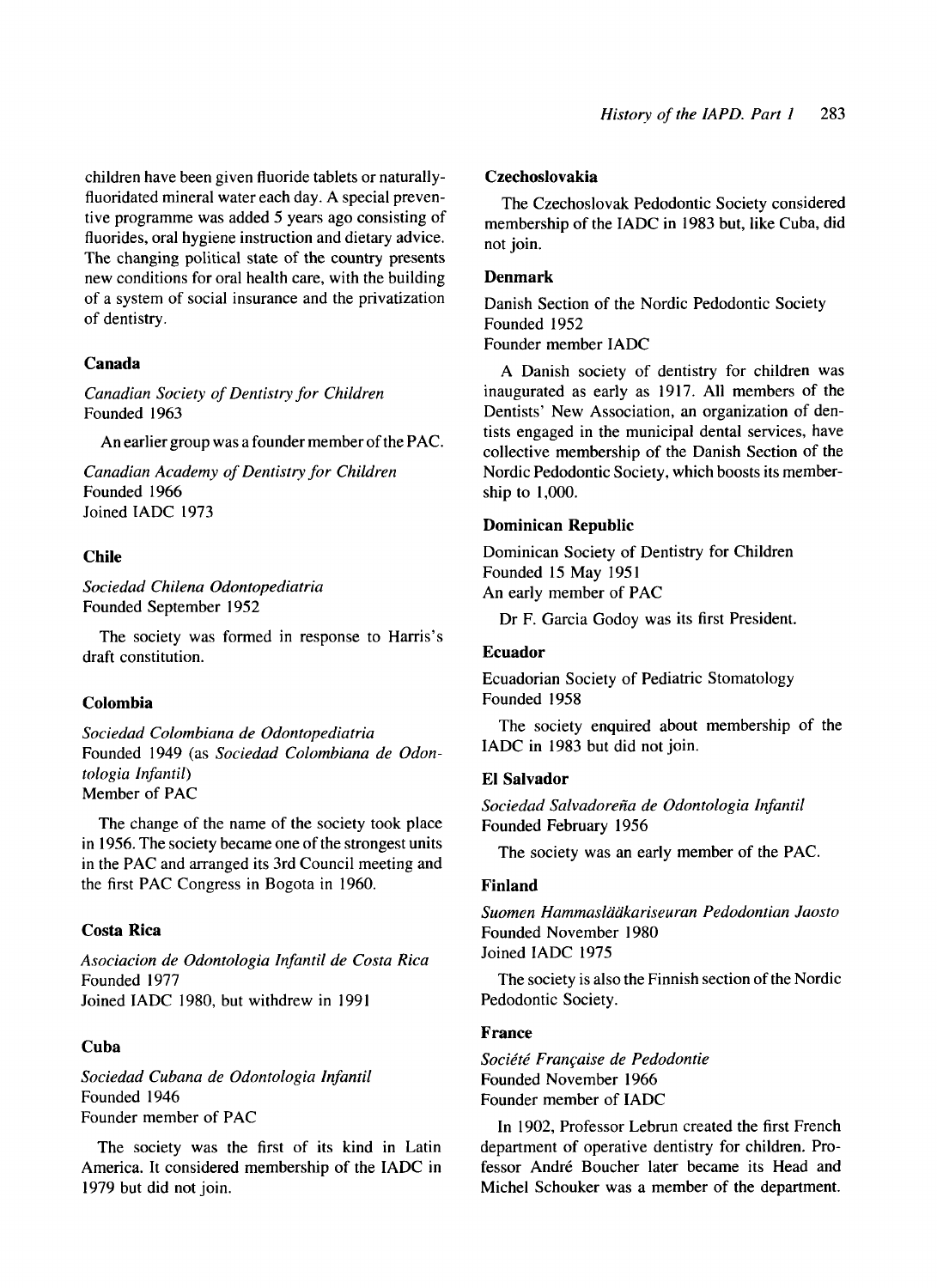## 284 *S. Gelbier*

Following a visit by Schouker to the USA in 1964, during which he received encouragement from Frank Tuma, Executive Secretary of the American Society of Dentistry for Children, the Société Française de Pédodontie (SFP) was founded in Paris, with Boucher as President and Schouker as Secretary. After providing an important input to the IADC in the early days, it did not renew its membership. However, by the autumn of 1990 the IADC received an application for re-admittance which was considered in Kyoto in 1993 and has now been ratified.

fessor André Boucher later became its Head and Michel Schouker was a member of the department.

## **Germany**

*Gesellschaft fur Kinderstomatologie der DDR* (East Germany) Founded November 1969

Joined IADC 1977

Professor Walter Künzel was President for the first three terms.

*Arbeitsgemeinschaft fur Kinderzahnheilkunde und Prophylaxie in der DGZMK* (West Germany)

Founded March 1982 Joined IADC 1985

The group is part of the German Association of General Dentistry.

Following the re-unification of East and West Germany on 3 October 1990 a merger of the two societies will take place in October 1994, when the society will be named the *Gesellschaji fur Kinderzahnheilkunde und Primarprophylaxe in der GGZMK* 

#### **Greece**

*Helliniki Paedodontiki Eteria*  Founded January 1961 Joined IADC 1971

The society was founded by Professor John Alianos, Professor of Operative Dentistry. It has 300 members, about 50 of whom specialize in paediatric dentistry.

## **Guatemala**

The Study Club on Children's Dentistry of Guatemala Founded November 1952 Joined PAC 1957

### **Haiti**

The Children's Dentistry Study Club Founded April 1954

An early member of the PAC.

## **Holland**

*Nederlands e Vereniging Voor Kindortandheelk*  Founded 1970 Joined IADC 1973 210 members

### **Hong Kong**

*The Hong Kong Society* of *Paediatric Dentistry*  Founded January 1991 Joined IADC 1991 32 members

## **Hungary**

*Magyar Gyermekfogowos T@rsas@g*  Founded 1972 Joined IADC 1977 200 members

#### **Iceland**

*Fklag Islenskra Barnatannlaekna*  Founded 1990 Joined IADC 1993 **4** members

## **India**

*Indian Society* of *Pedodontics and Preventive Dentistry*  Founded 1979 Joined IADC 1982 200 members

#### **Indonesia**

*Ikatan Docter Gigi Anak Indonesia*  Founded 1979 Joined IADC 1991 100 members

#### **Ireland**

*The Irish Society* of *Dentistry for Children*  Founded 1971 Joined IADC 1973 50 members

The society was originally named the Irish Paedodontic Society, with Professor Denis O'Mullane as its first President.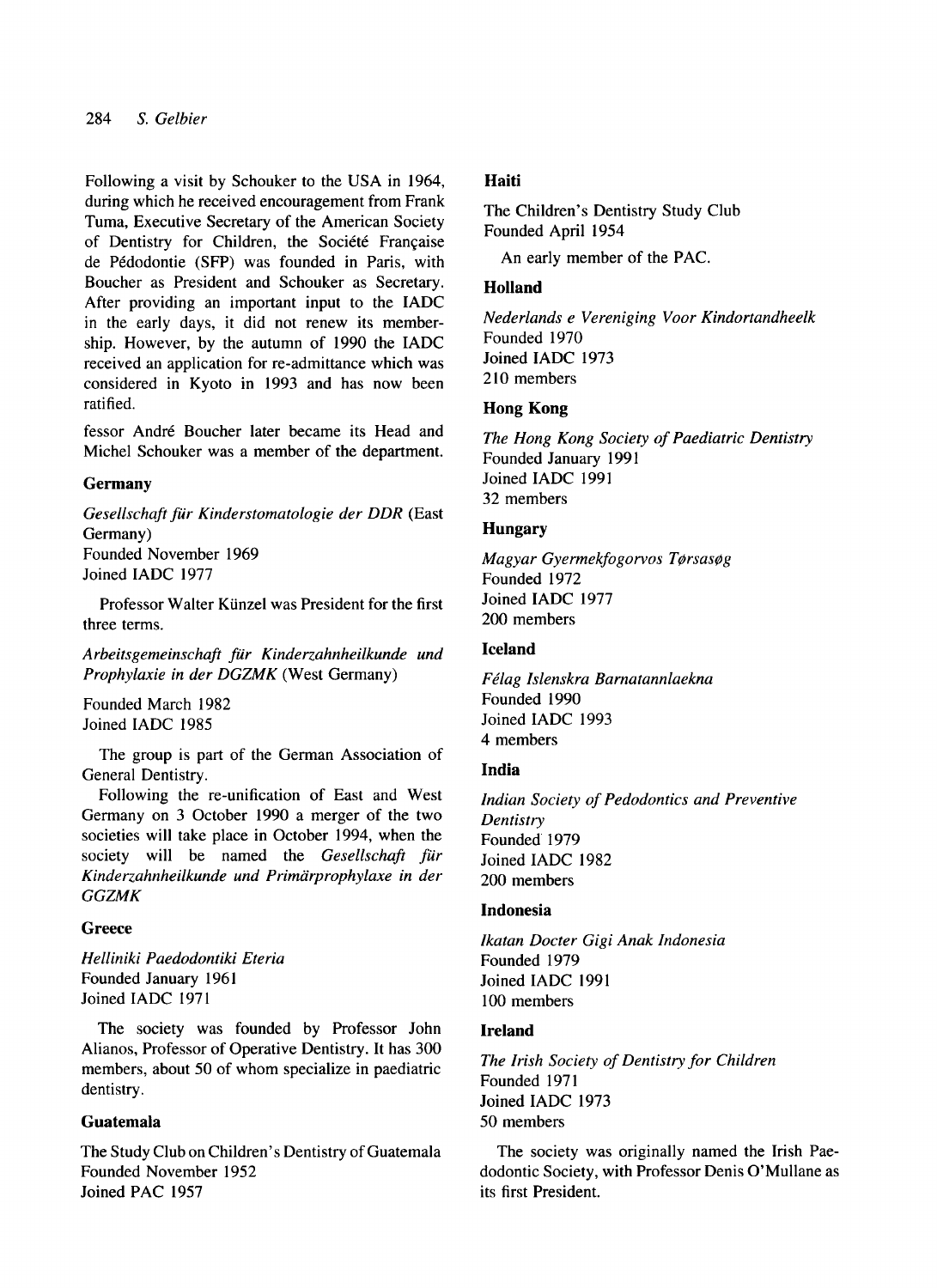#### **Israel**

Israeli Society of Dentistry for Children (ISDC) Founded 1969 Joined IADC 1971

A study club was founded in Tel Aviv in 1955 by Dr Agatha Spitz. However, after Maury Massler of the USA visited in 1960, he informed Sam Harris that no formal society existed. With encouragement from the Americans a further study group was founded on 14 October 1960, this time in Jerusalem. The first President of the ISDC was Haim Sarnat and its membership soon rose to 65. The Society is an integral part of the Israel Dental Association and is represented on its major committees. The ISDC is also affiliated to the International Association of Dentistry for the Handicapped.

In 1978 dentistry for children was recognized by the Ministry of Health as a speciality and there are currently some 47 specialists in paediatric dentistry. However, non-specialists can also join the ISDC, and its membership is now 125.

#### **Italy**

*Societa Italiana di Odontoiatria Infantile*  Founded 1953 Founder member of IADC

#### **Japan**

The Japanese Society of Pediatric Dentistry Founded 1963 Joined IADC 1973 3915 members

#### **Korea**

The Korean Society of Dentistry for Children Joined IADC 198 1

#### **Lebanon**

The Lebanese society had 16 members in 1991

### **Mexico**

*Sociedad Mexicana de Odontologiu Infantil*  Founded 1954 Joined IADC 1973

Dr Fragosa was the first President of the Sociedad, which hosted the first meeting of the PAC.

#### **New Zealand**

*The New Zealand Society of Dentistry for Children*  Founded 9 January 1953 Joined IADC 1973

In 1989 the society combined with its Australian equivalent to form the *Australian and New Zealand Society of Paediatric Dentistry.* 

#### **Nicaragua**

*Sociedad Nicaraguense de Odontologia Infantil* 

Founded initially as a study club in May 1955.

#### **Norway**

*Nordisk Forening for Pedodonti, Norsk Seksion*  Founded 22 September 1951 Founder member of IADC 185 members

#### **Nordic Pedodontic Society**

Nordisk Forening for Pedodonti was founded in Gothenburg, Sweden on 22 September 1951. The initiative was taken by Professors Guttorm Toverud (of Oslo, Norway), Arvid Syrrist (of Malmö, Sweden), Erik Kisling (of Copenhagen, Denmark) and Erik Welander (of Stockholm, Sweden). Toverud was President for 2 years, followed by Syrrist. Every second year the Society arranges a Nordic Pedodontic Congress open to members of the five national sections (Finland, Sweden, Denmark, Iceland and Norway). Each section has its own Executive Committee which arranges national meetings and seminars.

#### **Panama**

*Sociedud Panamena de Odontologia Infantil*  Founded May 1954

Minutto its Secretary-Treasurer. Dr A. I. Illueca was its first President, and R.

## **Peru**

*Sociedud Peruana de Odontopediatria*  Founded 7 July 1953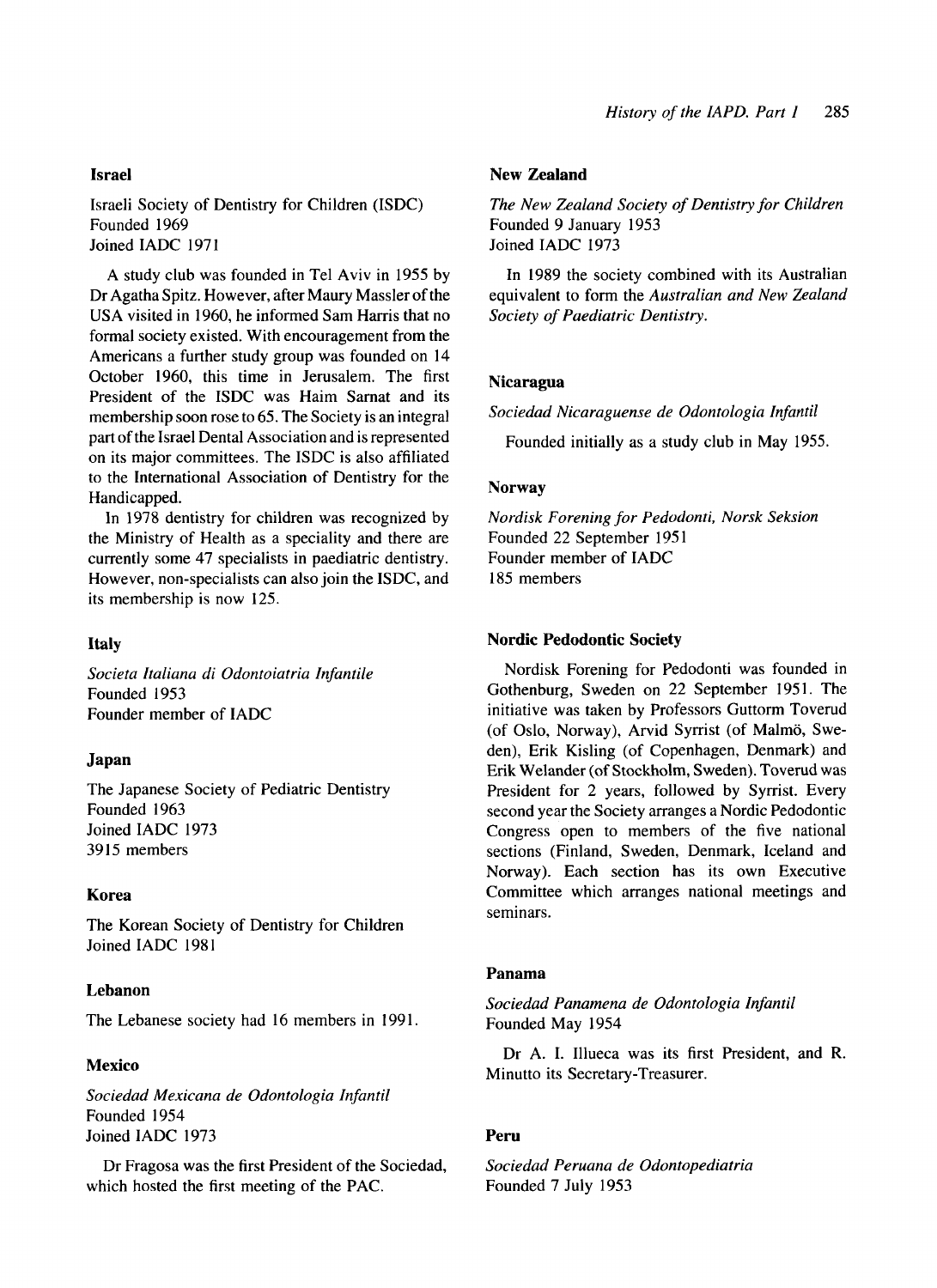## **Poland**

*Sekcja Stomatologii Dzieciecej*  Founded **4** June 1970 Joined IADC 1973 49 members

This is one of seven sections functioning within the Polish Stomatological Society, which was founded in 1952. In 1969 the Executive Board entrusted Professor Kazimierz Dominik from Cracow with the task of organising a section for children's dentistry

Romanian Society of Dentistry for Children Joined IADC 1973

#### **Spain**

*Sociedad Espaiiola de Odontopediatria*  Founded **11** September 1974 Joined IADC 1975

The society was formed following conversations between Maria Louisa Gozalvo (who became its first President) and Michel Schouker of France.

## **Sweden**

*Svenska Pedodonti-Sallskapet*  Founded 22 September 1951 Founder member of IADC

This is a section of the Nordic Pedodontic Society, which was formed at the same time.

## **Switzerland**

*Schweizerische Vereinigung fur Kinderzahnmedizid*  **Association Swiss de Pédodontie** Founded 4 April 1925 Joined IADC 1973 3 **10** members

Its Scientific Committee draws representatives from the regions of the four Swiss dental schools. The official languages are French and German.

## **Turkey**

*Turk Pedodonti Dernegi*  Founded 1977 Joined IADC 1977 75 members

## **United Kingdom**

*British Society of Paediatric Dentistry*  Founded May 1962 (as British Paedodontic Society) Founder member IADC 850 members (1993)

An early arrival on the scene was the School Dentists' Society, founded in July 1898. However, the British Paedodontic Society (BPS) took its origins from the London Study Club in Children's Dentistry, which began in November 1952 and became the BPS in May 1962 (Gelbier, 1986), being re-named the British Society of Paediatric Dentistry in 1991. **Romania** 

### **United States of America**

*American Society of Dentistry for Children (ASDC)*  Founded 26 October 1926 (as American Society for the Promotion of Children's Dentistry) Founder member of IADC and PAC 7700 members

The society was founded in Detroit, Michigan, at a convention of the American Dental Association. Founded as the American Society for the Promotion of Children's Dentistry, it became the ASDC in 1940 (Harris, 1970).

#### **Uruguay**

Uruguay Society of Dentistry for Children Founded 1952

The society was formed by Maria Navarra, Head of the Children's Dental Department in the University, who later became President of the PAC.

## **Venezuela**

The Venezuelan Society of Children's Dentistry Founded 13 March 1957 Joined IADC 1983

#### **Vietnam**

A study club was organized in 1953 by Dr N. My.

#### **Yugoslavia**

Yugoslav Association of Children's and Preventive **Dentistry** Joined IADC 1987 About 100 members **(I** 992)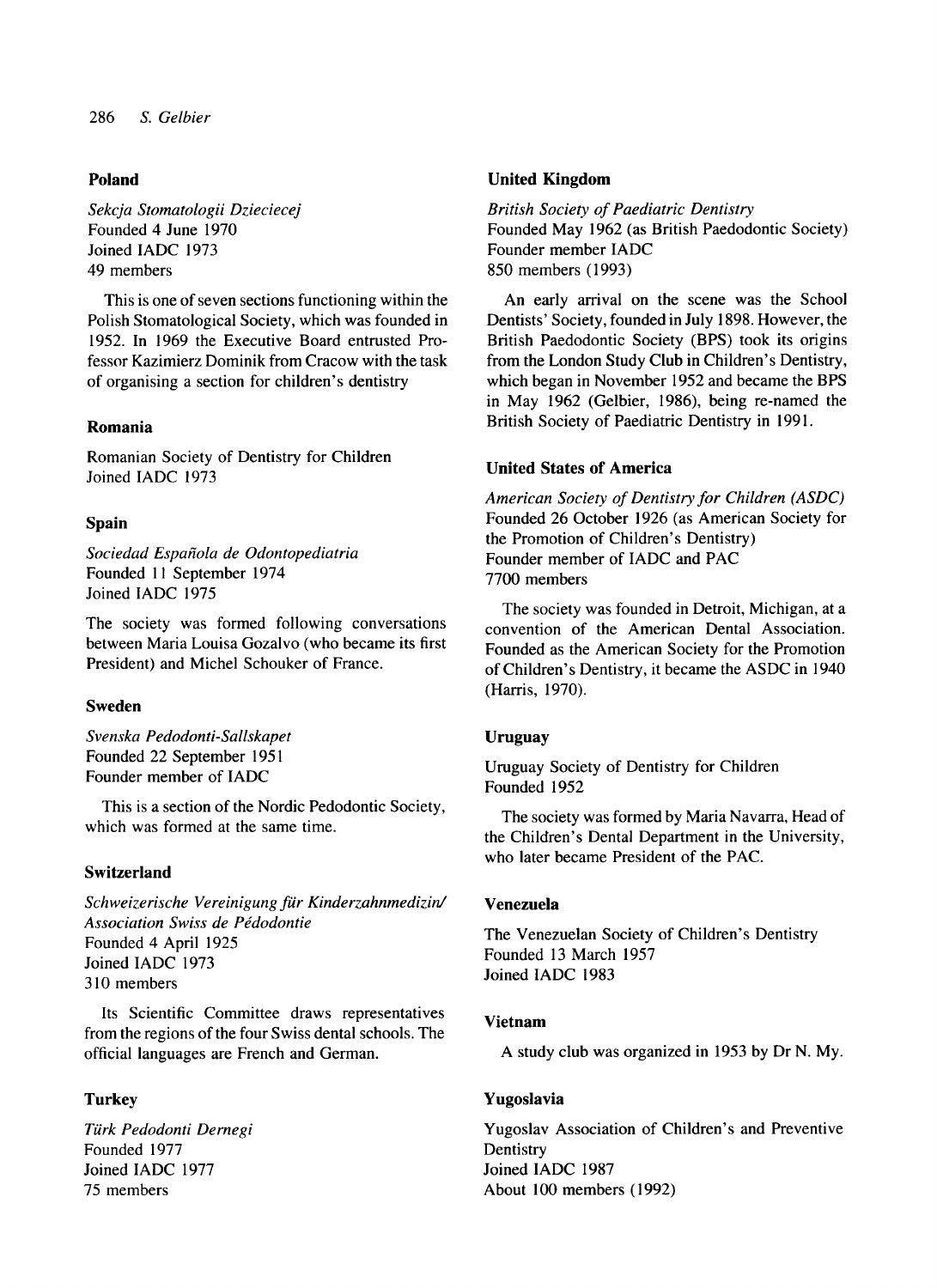#### **Supporting members of the IAPD**

In addition to the national associations and societies that are members of the IAPD, there are also 355 individual Supporting Members in the following countries (M. Hector, personal communication, 1994): Argentina (4 members), Australia ( 13), Austria (I), Belgium *(2),* Bosnia-Hercegovinia (1), Brazil (l), Canada **(40),** China (2), Colombia (l), Cyprus (l), Finland  $(1)$ , France  $(11)$ , Germany  $(5)$ , Greece  $(3)$ , Hong Kong (4), Hungary (l), Iceland (l), India (2), Indonesia (10), Iran (1), Israel (13), Italy (4), Japan *(76),* Lebanon *(7),* Luxembourg (l), Mexico **(3),**  Netherlands (3), New Zealand *(2),* Nigeria (l), Norway (3, Pakistan (l), Poland (I), Romania *(2),*  Saudi Arabia *(6),* Singapore (3), South Africa (l), South Korea (3, Spain (3), Sweden *(19),* Switzerland

(4), Taiwan (I), Thailand (l), Turkey (3), UK (39), USA (45) and Venezuela (1).

#### **References**

- **<sup>1</sup>Hams** SD *American Society of Deniisiry for Children. A Histop: 1925-1968.* American Society of Dentistry for Children, 1970.
- 2 Gelbier S. A history of the BPS. Journal of Paediatric *Deniisiry.* Part **1.** The London Study Group in Children's Dentistry 1952-1958, 1986; **2:** 25-32; Part **11.** The London Society for the Study of Dentistry for Children. 1986; **2:** 95-106; Part **111.** The Midland Society for the Study of Children's Dentistry. 1987; **3:** 33-39; Part **IV.** Towards a national society. 1987; **3:** 93-100; Part **V.** Proceedings and other periodicals 1988; **4:** 45-50. Part **VI.** The British contribution to the international scene, 1988; **4:**  117-125.